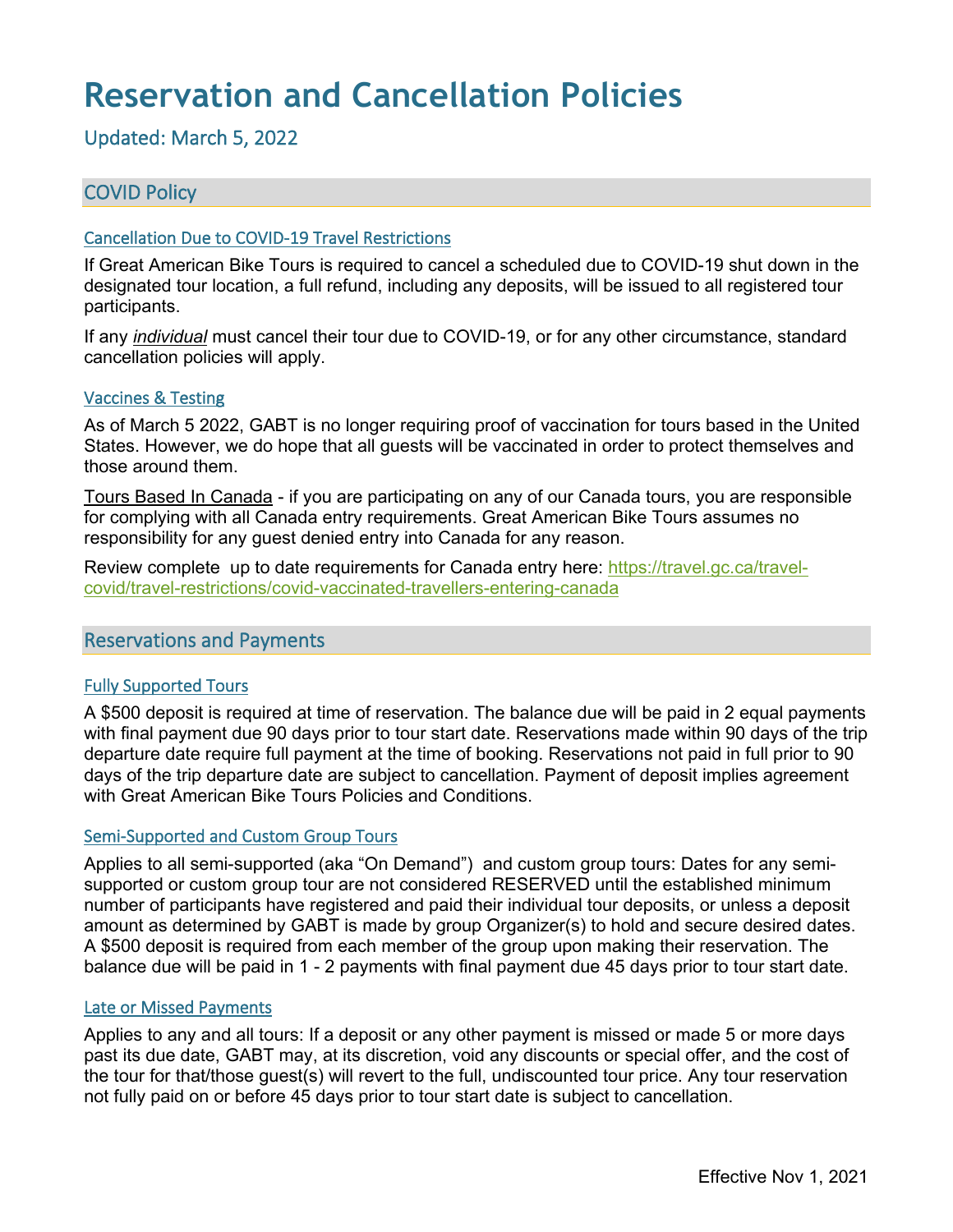#### Cancellation of Fully Supported Tours

Cancellations made:

- 121 days or more prior to trip start date: Full Refund less \$100 cancellation fee per person.
- 91-120 days prior to trip start date: Full Refund less \$300 cancellation fee per person.
- 90 days or less prior to trip start date: No Refund, however, GABT at its own discretion may opt to provide some value of credit to be applied toward a future tour.

#### Cancelation for Semi-Supported and Custom Group Tours

Applies to all semi-supported (aka "On Demand") and custom group tours: All cancellation rules and policies apply to semi-supported and custom group tours, unless such cancellation results in the tour dropping below the minimum group size requirement.

If such cancellation results in group size falling below minimum requirement for the group any or all of the following conditions may apply:

- any special discounts agreed to by GABT may be adjusted or withdrawn.
- the cancelling individual(s) may be required to forfeit any funds already paid.
- in the event that the group size drops below 4 persons the tour must either be cancelled or reschedule (applicable rebooking fees may be assessed as defined above).
- at the discretion of GABT, a refund or credit amount may be assessed in extenuating circumstances.

# Minimum Participation for Fully Supported Tours

It is highly unlikely that a tour would not meet the minimum required participants, however, in the event that the minimum is not met, Great American Bike Tours reserves the right to combine or cancel any such tour with 120 day's advance notice prior to trip date. In the event that your tour is cancelled you have the right to select one of the following options:

- 1. Select an alternative tour or tour date. If you select an alternative tour or tour date, the cost of the new tour package will prevail and you will be charged or refunded accordingly. However in either regard, Great American Bike Tours will discount the new tour 10% to compensate you for the inconvenience.
- 2. Receive a full refund. Great American Bike Tours will provide a full refund of all monies paid directly to Great American Bike Tours. Great American Bike Tours is not responsible for any incidental expenses incurred by the customer such as airfare, car rental or any other expenses incurred by the customer in order to facilitate his/her participation in a bike tour.

## Health, Fitness and Medical Issues

You should be in good physical health to participate in any bike tour. Please discuss any health and medical questions you may have with your doctor prior to your trip. Great American Bike Tours reserves the right to decline participation to any trip participant whose condition, in our opinion, may affect the health, safety, or enjoyment of that participant or other participants of the tour. Great American Bike Tours is not responsible for the cost of any medical treatment a trip participant may require during a trip.